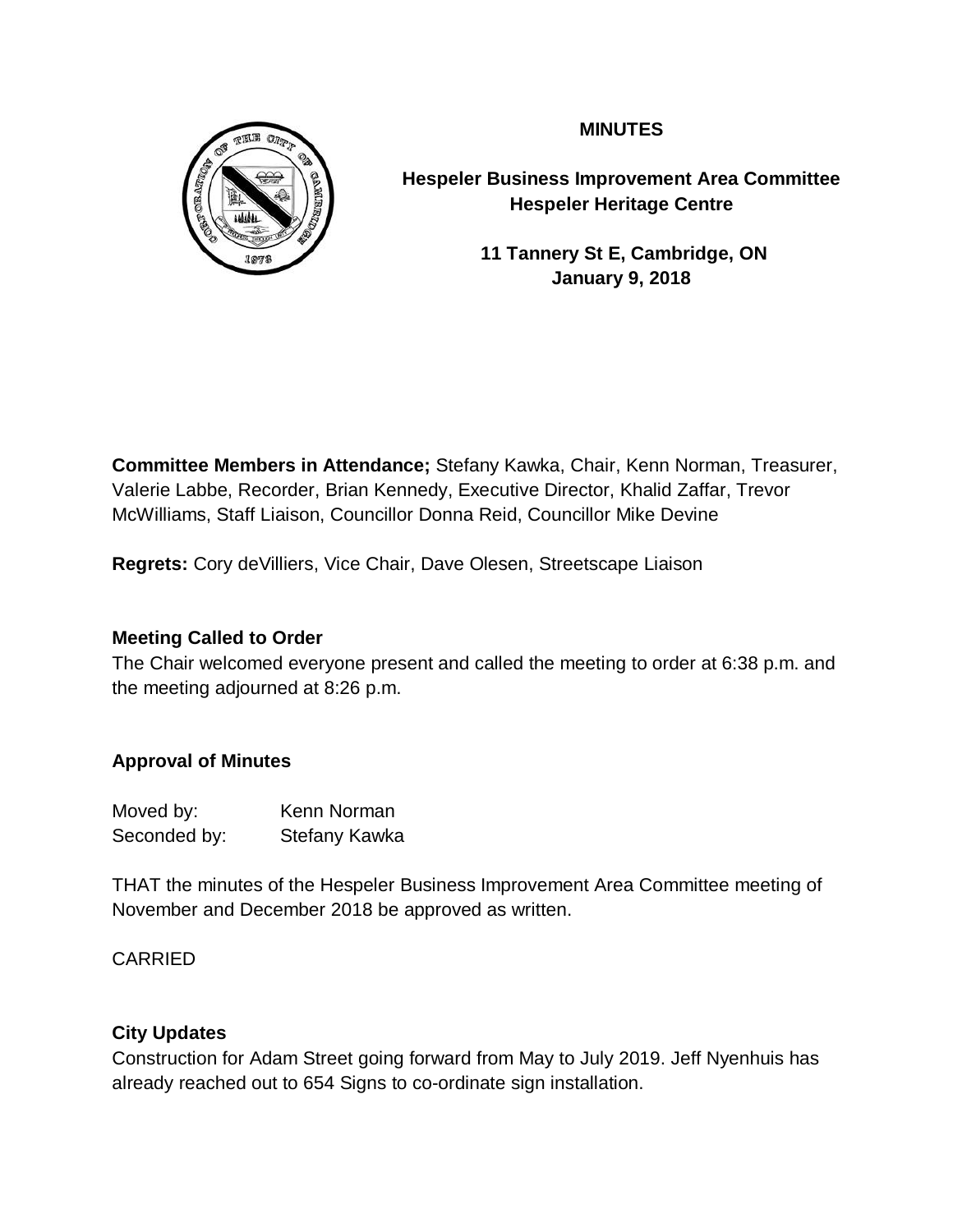## **Core Area Maintenance**

The BIA has received the refund from the City for flowers that died in 2018 after the City took over core area maintenance under the newly formed C-CAP and Ambassador team. We have been advised that in 2019 the City will provide all the hanging baskets for all three cores. Dave to provide scope for flower baskets including size, number of baskets to the City. Including Tannery Street we would need approximately 50 baskets. City is still planning to have both yellow pansies and some daffodils planted in the spring as part of April Cancer awareness month.

## **Franklin & Hwy 24 Bridges**

BIA board have only heard positive feedback on the Franklin bridge now that it is completed. Highway 24 bridges are set to be rebuilt in 2019. Councillor Devine has talked wth City staff trying to get timing for bridge removal. It is our understanding that only one bridge will be removed at a time.

## **Mayor McGarry Meeting in spring**

As discussed at the December BIA meeting we are still hoping to confirm a date in the spring for Mayor McGarry to have a walking tour in Hespeler. Cory had agreed to provide a draft overview to the BIA board of items that could be reviewed and then provided to Mayor McGarry as an agenda with initiatives we have underway so Mayor McGarry can review our comprehensive vision. Cory will email a draft overview including the public works building, sign to be installed at corner of Adam and Guelph Avenue and other items so we can review at our February meeting to finalize before her visit.

## **2019-2022 BIA Board of Directors**

There is an open position on the board and Brian has had one inquiry about joining the board. Brian will check with Trevor around whether a vote is needed or if we can just fill the vacant position. Will also confirm if we have to call another nomination to see if anyone else is interested. To be confirmed before next meeting.

Reviewed current board members for the 2019-2022 term.

Moved by: Councillor Mike Devine Seconded by: Kenn Norman

THAT we re-elect Brian Kennedy as Executive Director for the Hespeler BIA for the 2019-2022 term.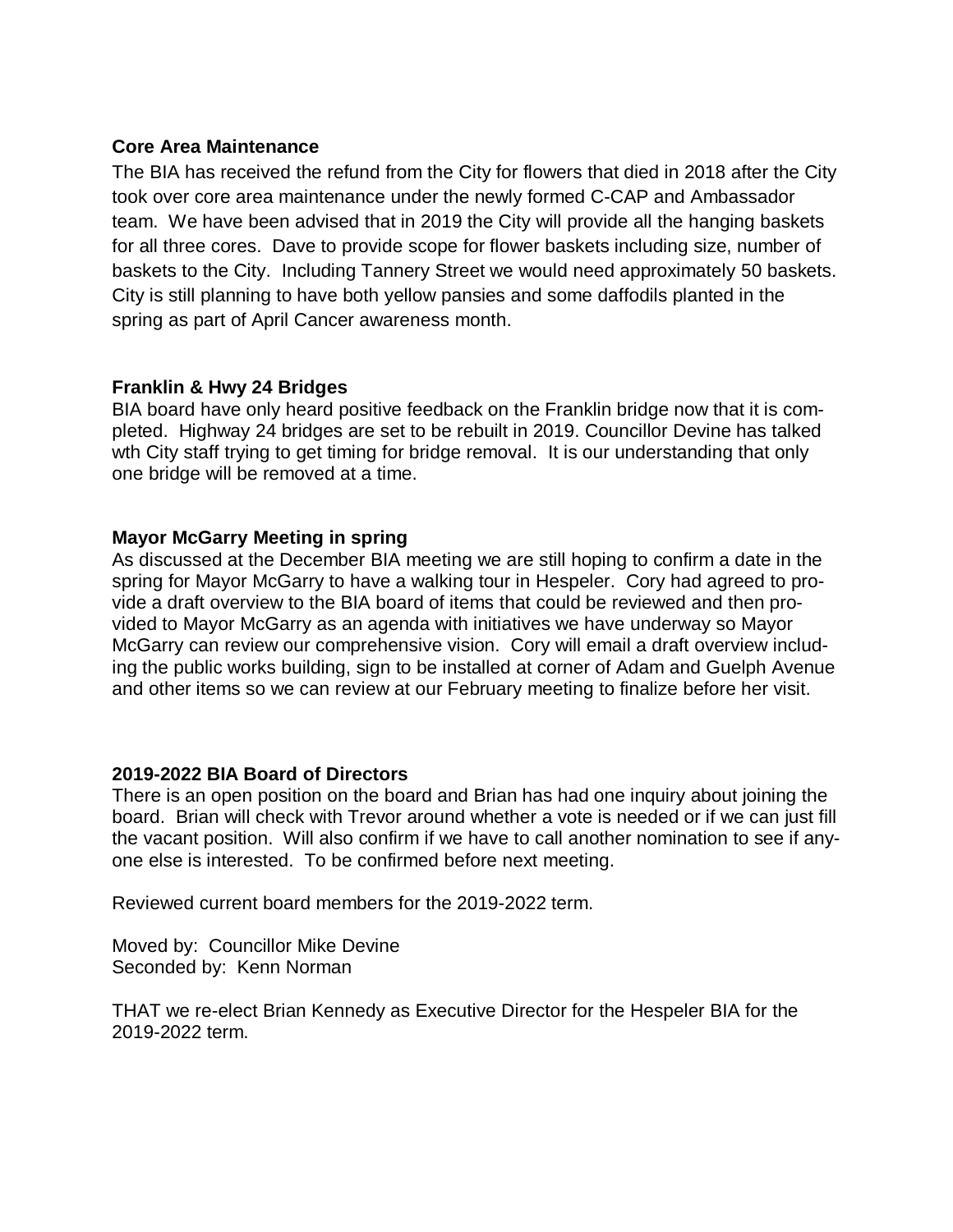#### **2019-2022 BIA Board of Directors**

A second motion was held around the balance of the nominations currently on the board.

Moved by: Councillor Mike Devine Seconded by: Khalid Zaffar

THAT we defer the balance of the 2019-2022 BIA Board of Directors nominations until the next meeting or to vote over email since all members were not present at this meeting.

## **2018 Action Items - Holiday Lights**

Discussed the holiday light installations in the core area. We usually aim to take holiday lights down by end of February. Brian will co-ordinate to have holiday lighting removed.

#### **Music & Lights Event Recap**

As discussed at last month's BIA meeting, tree lights were added this year however decorating was very minimal and no other decorating or lights were installed. Seemed very anti-climactic with the countdown to light one tree. It also doesn't encourage walking through the square throughout the season without lighting any of the other trees. Cory has suggested that we meet with the committee and share our findings and have a discussion around how they are funded and how we can work together to improve next year's event. At the December meeting, Brian agreed to set up a meeting with Leanne and let us know the date. Also discussed using the funds we provide to the event towards lights for the other trees in the square. At the December meeting Cory had suggested that possibly white lights be installed year-round on the trees at the entrance of the square. Councillor Devine asked Trevor to look into the possibility of the City providing white lights on the trees leading up to the square from Queen Street East.

## **Budget Update**

Still waiting on an adjustment from the City so the final year end adjustment will be provided at the next meeting. Following that there is a yearly audit. The audit is \$2000 plus HST

## **Fashion History Museum Update**

Update provided from Kenn that the Fashion History Museum is re-opening in mid-March with a Made in France exhibit and that this year also marks the 10th Anniversary of the museum.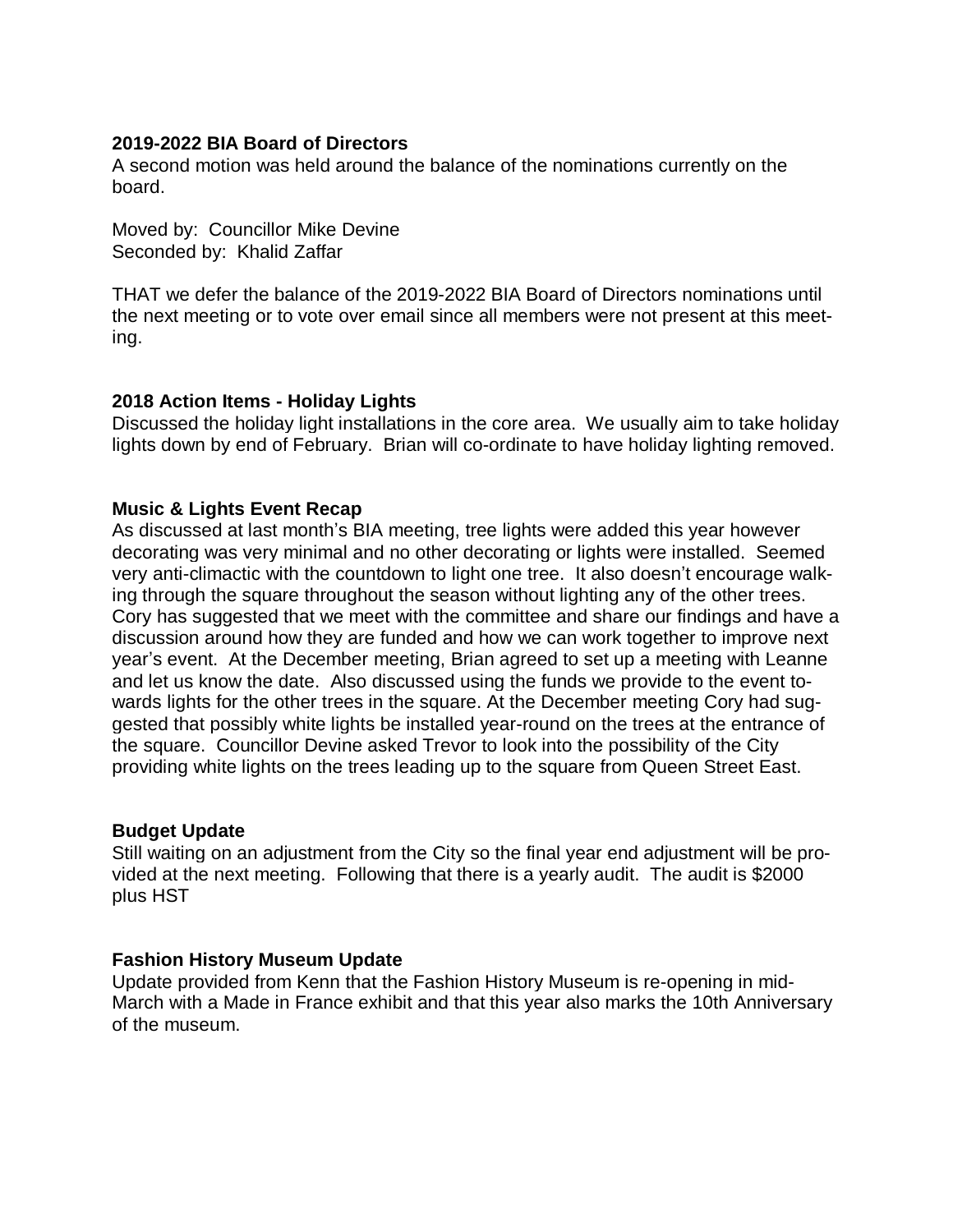#### **Event Sponsorship Request - Hespeler Village Winter Warmup**

Submitted by Natasa deVilliers. Event organized to help bring people into the core during winter months. Participating business will offer a small food, drink or other item for just \$2 - \$5 each. The participating businesses will also display a sign in their window advertising their special dish, drink or item. Proceeds from the sale of these exclusive items will be donated to The Haven House a shelter in Cambridge for abused women and children. The event will run on Saturday January 26th from 11-3pm.

Event is requesting \$200 towards creating posters as well as facebook boosts and balloons in the colour for Haven House.

Moved by: Kenn Norman Seconded by: Councillor Devine

THAT we provide \$200 towards the cost of this event towards creating posters, facebook boosts and balloons in the colours for Haven House.

#### **Event Sponsorships**

Further discussion around post-event updates providing an overview back to the BIA around the success of the event and how it could be improved if offered again in future. Suggestion that we create an evaluation tool to review after each event that we sponsor. Further recommendation that we implement a guideline that sponsorship requests must be received whenever possible 30 days prior to the event and that sponsorship details should be shared with the board prior to meeting via email so all members have a chance to review before discussion at the meeting.

Motion by Councillor Devine Seconded by Khalid Zaffar

THAT an event evaluation form be created that can be provided to the event organizer to complete within 30 days of them hosting the event.

#### **Advertising Partnerships - WRMTC Explore Waterloo**

All BIA's are members although this year Hespeler is not advertising or renewing its' membership with Explore Waterloo as decided at our December meeting. Explore Waterloo has come back to the BIA with an offer for 2019 to have advertising in their Play guide that is specifically for visitors once in the area. Event listings are by month and cost is \$75 per event. There is approximately 10000 play guides distributed. Seems a little restrictive in terms of what we receive as there is a cost to list each event. Their mandate is to promote events in the region and a suggestion was made around possibly combining with Galt, Preston next year to combine our advertising. Trevor will confirm if other BIA's pay a membership fee annually as well?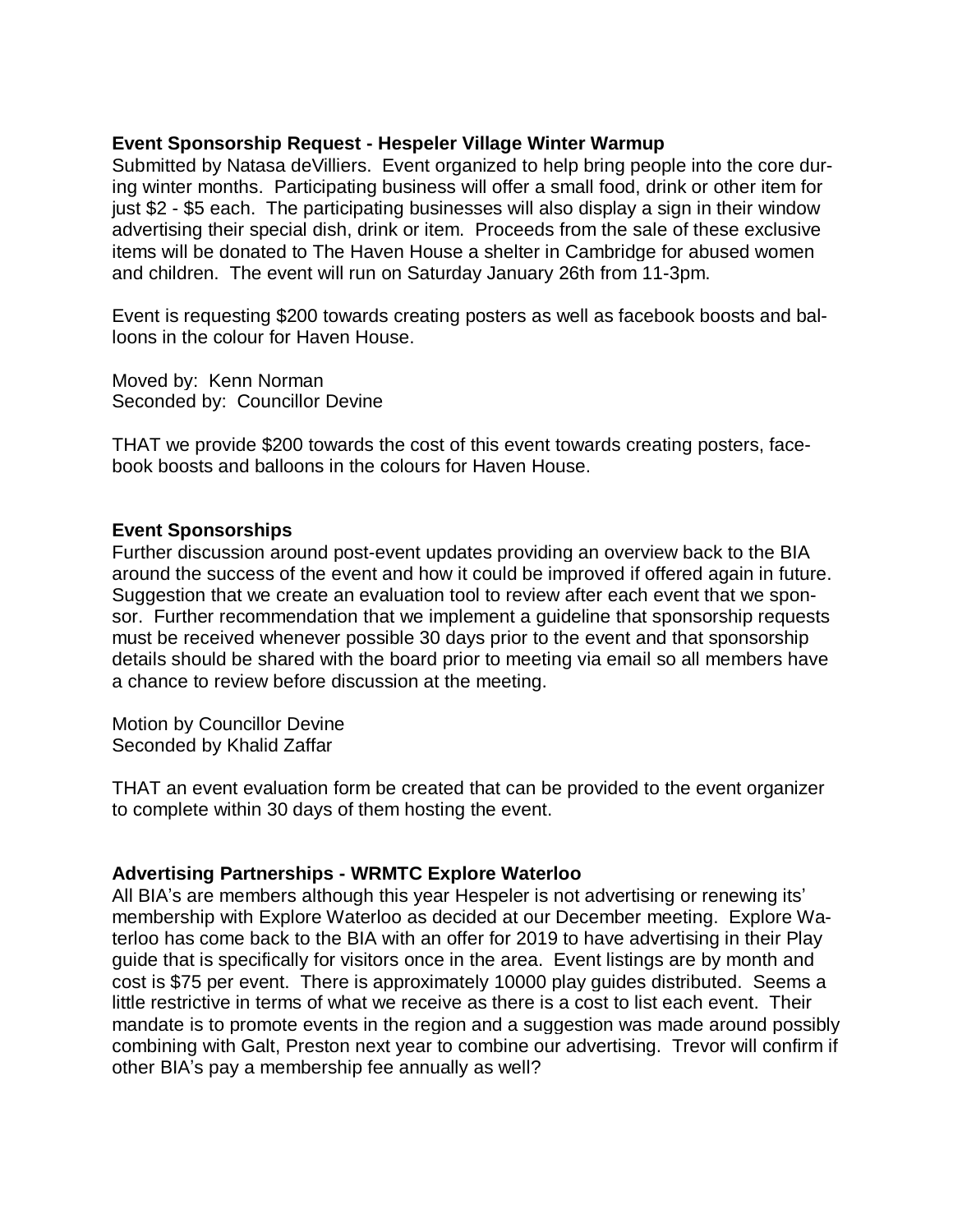Additionally, Kenn suggested that we try to get more analytics both from past events as far as digital posts and also from the City as feedback.

## **2019 Strategic Plan**

Discussion and assessment around what we want to accomplish this year with 50/50 projects with guidelines to invest where we know there will be development. Milling Street has plans to eventually be developed. Dock on west side of Guelph Avenue does possibly need some maintenance and new lighting to replace the older holiday lights. Trevor suggested speaking to Jason and Tricia Lewis with the City to discuss adding to the capital budget. Site visit will be done by Councillor Devine and Brian to see what is necessary as well as getting an update from Dave on whether the maintenance at that dock and gazebo have already been done.

## **2019 Core Area Banners**

To be discussed at next meeting so we have time to order before installation in spring. Hespeler BIA boundaries and expansion?

## **BIA Core Area Boundaries**

Four Fathers had mentioned interest in becoming part of the BIA core area. Other businesses may also be interested so discussion around expansion of core area boundaries and required next steps. Regulated under the municipal act and there is a formal process should we wish to extend the current boundaries. Next steps would be to review current and proposed extension and then speak to those individuals to see if they would like to be part of proposed new area. Would also need to speak with Fern at the Taxation Dept. so that we have figures to provide so proposed locations/businesses would know what additional property tax they would be receiving. Following those steps, City Council would have final say in whether the BIA boundary could be expanded. More discussion at next meeting.

## **Jacob's Landing Historical Plaque**

Lary met with the City and provided information for interpretive plaque for Jacob's Landing. Looking at quotes and then decision will be made when it will be installed.